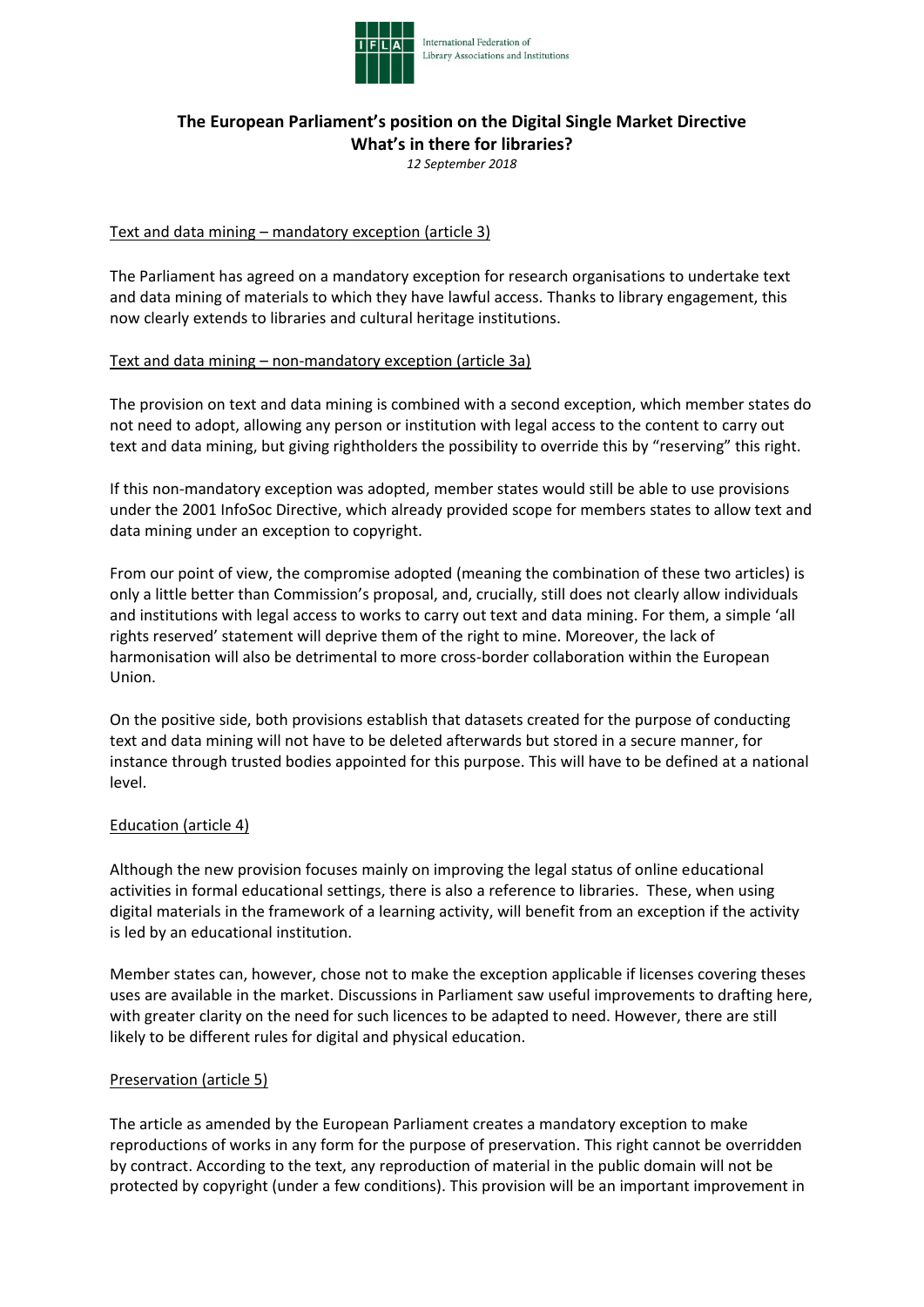

European countries that do not have a preservation exception in place and will foster cross-border preservation projects by providing the legal certainty that is currently lacking.

# Functioning of exceptions and limitations (article 6)

The amendments adopted by the European Parliament to article 6 are very worrying and will be one of the focuses of our efforts in the upcoming months. A first prevents the 'stacking' of exceptions. This undermines the functioning of law across the existing copyright Acquis by preventing this Directive's exceptions from being combined and working together. It would mean, for instance, that once something has been preserved, it cannot be subsequently used for teaching purposes. The amendments also prohibit research-oriented teaching, as well as data-mining of materials that have been preserved. This endangers scientific practice and undermines replicability.

## Out of commerce works (articles 7 to 9)

This is perhaps the most successful amendment to the Directive for libraries. The EP has added a fallback exception to the licensed-based system proposed by the Commission to solve the problem of out of commerce works. It means that whenever no appropriate licensed-based solutions are in place, the exception will apply for the reproduction, communication to the public and distribution of out of commerce works by cultural heritage institutions. The definition of out of commerce works has also been amended to explicitly include works that were never in commerce under the system.

#### Union Legal Deposit (article 10a)

In a surprising move, the European Parliament adopted an amendment creating a form of legal deposit for the European Union, aimed at giving the European Parliament Library a right to claim copies of any books touching on EU affairs. It remains unclear how this would work, and whether it will pass into law.

## Press publishers' rights (article 11)

Despite calls for its deletion or replacement with a presumption of representation, the new press publishers right was voted through. This will allow press publishers to claim licensing fees for uses of any more than a single word of press publications. However, individual and non-commercial uses will not be affected, and it is clear that scientific publications will not be covered. The length of the new rights stands at five years (down from 20 in the Commission proposal), and there are clearer provisions on sharing revenues with writers. Concerns also remain about the impact on institutions using press publications for research.

## Upload filters (article 13)

One of the most controversial provisions in the Directive is an effort to solve the 'value gap' – the feeling that Internet platforms are tapping money out of the music and audiovisual industry. The original Directive effectively mandated platforms to install filters in order to stop any infringing content being uploaded in the first place. It took a deeply clumsy approach, which brought education and research repositories into scope.

The version approved by the Parliament keeps the underpinning obligation to find means of preventing infringing content getting online, although does not specify the method. Filters remain the most logical way of complying. There is also an attempt to exempt repositories, but only in the case that content has been uploaded with the agreement of all rightholders involved. Further work